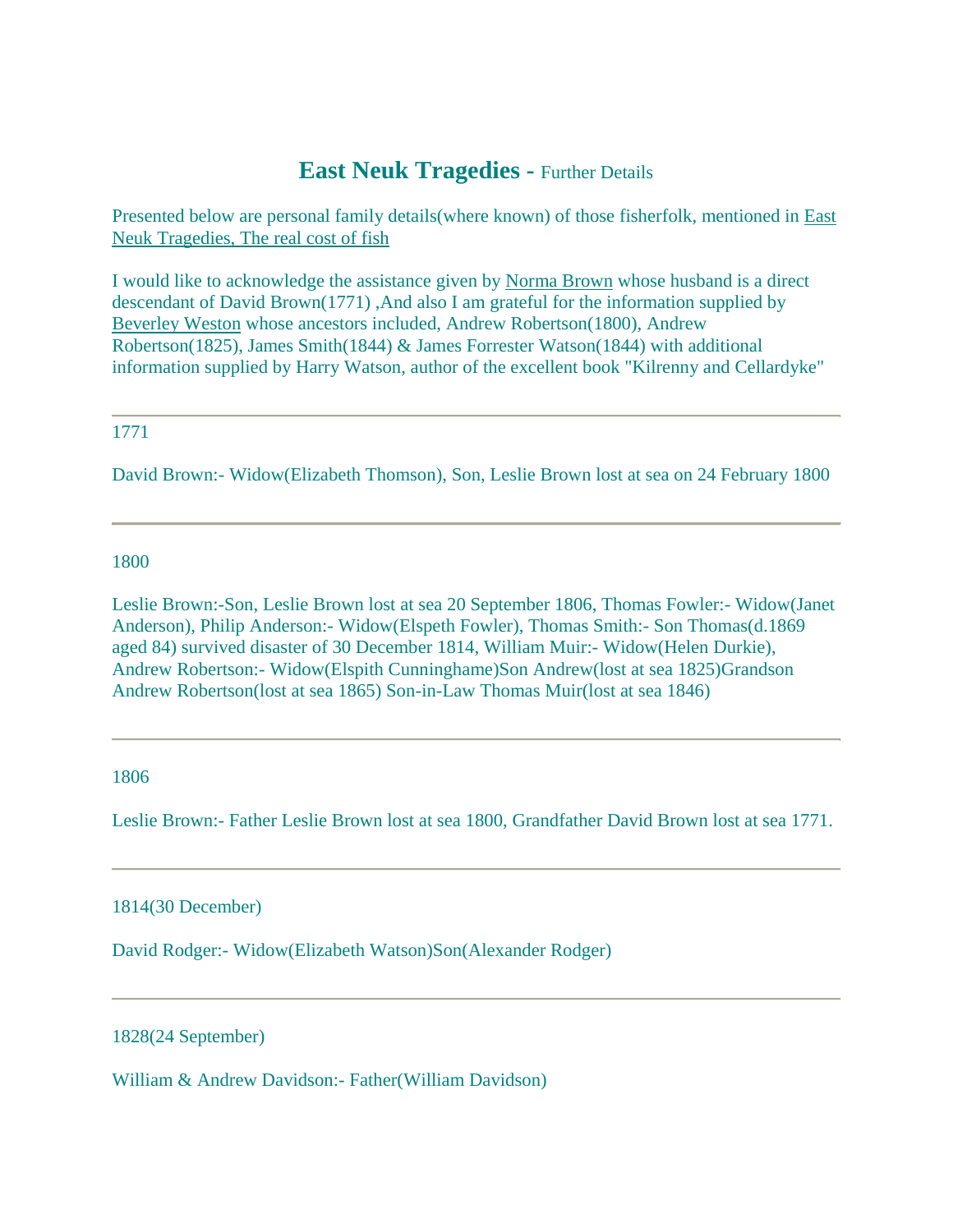### 1837(Isle of May)

Margaret Taylor:- Father(James Taylor:Occ-Mason)-Husband(Captain Sangster), Mary Bell:- Husband(Late David Wilson:Occ-Labourer), Mary Skinners:- Husband(Alexander Wilson, Schoolmaster-Radernie), James Wilson:- Infant son of(Alexander Wilson & Mary Skinners) Janet Muir:- Father(Peter Muir:Occ-Mason) Magdalene Young:- Father(John Young:Occ-Shoemaker), Catharine Andrews:- Father(Late Charles Andrews:Occ-Teacher), Ann Anderson:- Father(William Anderson:Occ-Constable), Euphemia Stevenson:- Father(Late Henry Stevenson:Occ-Fisherman), Euphemia Anderson:- Father(Late James Anderson:Occ-Fisherman), Margaret Carstairs:- Father(John Carstairs snr.:Occ-Fisherman), Isobel Butter:- Father(James Butter:Occ-Farm Servant), Jean Brown:- Father(Alexander Brown:Occ-Horse Dealer).

#### 1844

James Salter:- Father(Thomas Salter), Mother(Elspith Lessels), Widow(Christian Lillie)

----------------------

James Smith/James Forrester Watson:- James Smith's eldest daughter Margaret married James Forrester Watson's eldest son also named James Forrester Watson.

#### 1846

Thomas Reid:- 3 brothers, Henry, Adam & William perished in 1842 disaster.

1848

David Birrell:- Widow(Christian Barclay)

#### 1859

The following details are taken from Death Certificates, informant in all cases being Survivor Daniel Fleming and one other.

William Birrell\*:- Parents(David Birrell & Helen Robertson), informant(Robert Birrell, Brother), David Birrell:- Parents(William Birrell\* & Elizabeth Watson), informant(Robert Birrell, Uncle), Thomas Birrell:- Parents(Robert Birrell & Margaret Annie Watson), informant(Robert Birrell, Father), James Davidson:- Parents(James Davidson & Agnes Birrell(prev.marr. name Reid), informant(Robert Birrell, Uncle), William Wood:- Parents(William Wood & Jacobina Innes), informant(William Wood, Son), George Rhind Keay:- Parents(Alexander Keay & Helen